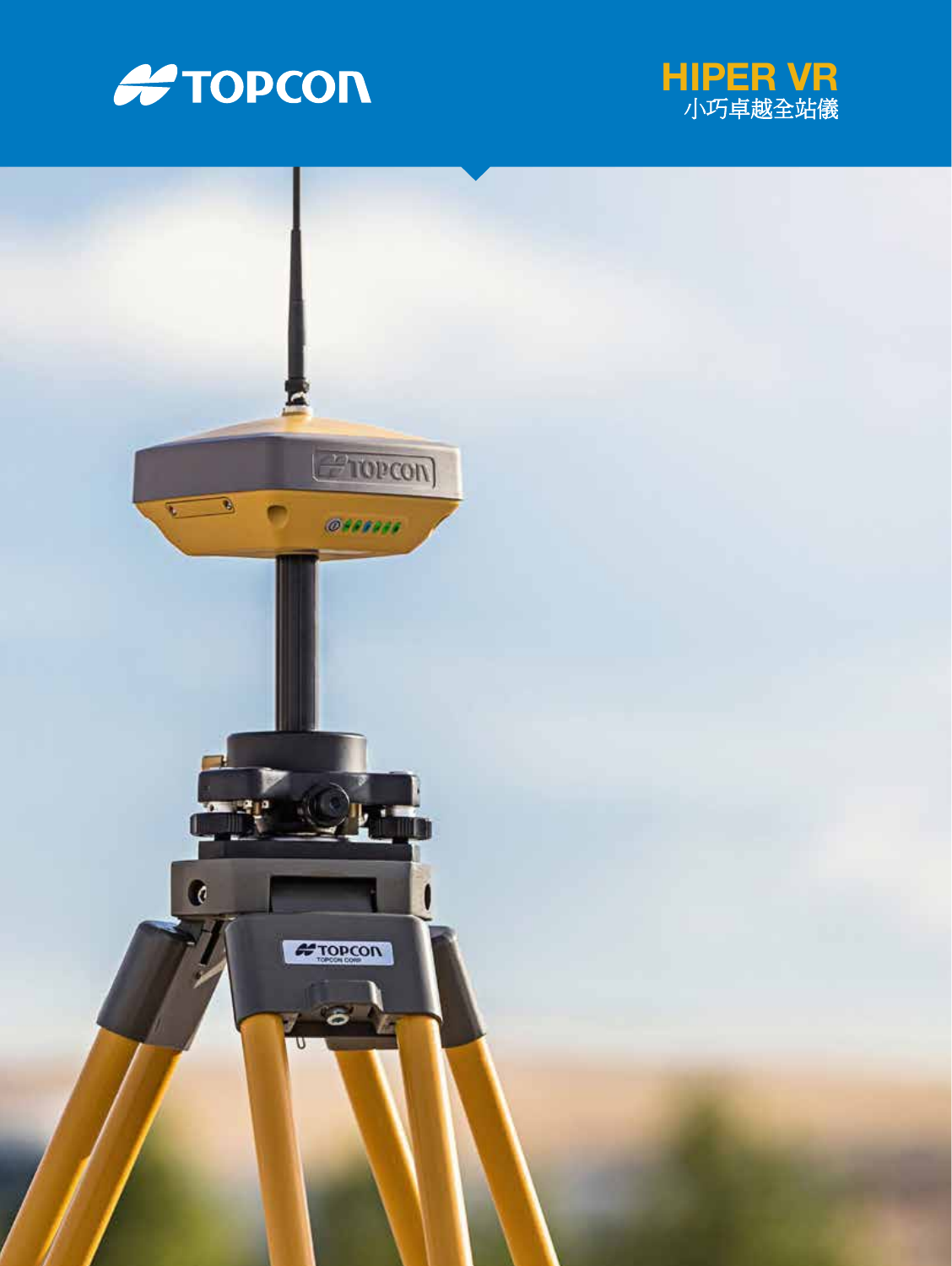

# 卓越性能,征服所有

- •全星系 全波段 全頻道
- •實機測試 IP67防水防塵
- •多功能的設計:更適用於毫米級的高精度定位
- •突破限制:內建9軸IMU及3軸電子羅盤

## 包裝變小,解決更好

HiPer VR更小更輕,但是它所結合的功能絕 不只外表所看到的小巧輕便而已。不僅採用了最先進 的GNSS技術,HiPer VR使用堅固的鋁合金外殼而非 薄脆的塑料,使其能夠承受各式各樣的惡劣環境。

TOPCON先進的GNSS晶片搭配Universal Tracking Channels™技術,HiPer VR可迅速搜索天空 中的每個衛星信號來源。



## TILT™ - TOPCON 整合式定平科技

HiPer VR改變傳統使用了9軸IMU和超緊湊 的3軸電子羅盤。傾斜測量最多可以補償15度的誤差。 過去難以鎖定的屋角位置、電線桿測量作業變得易如 反掌。

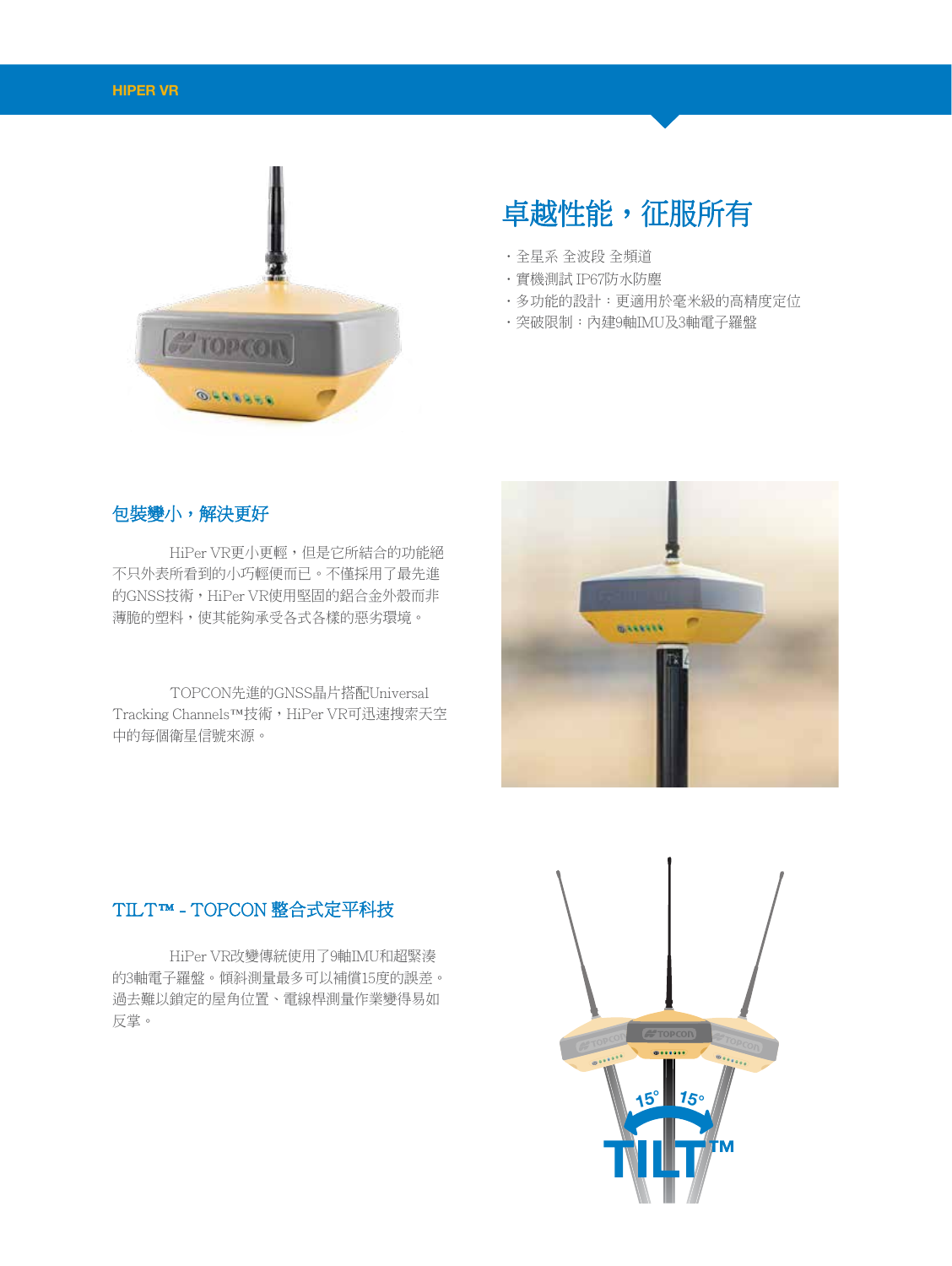